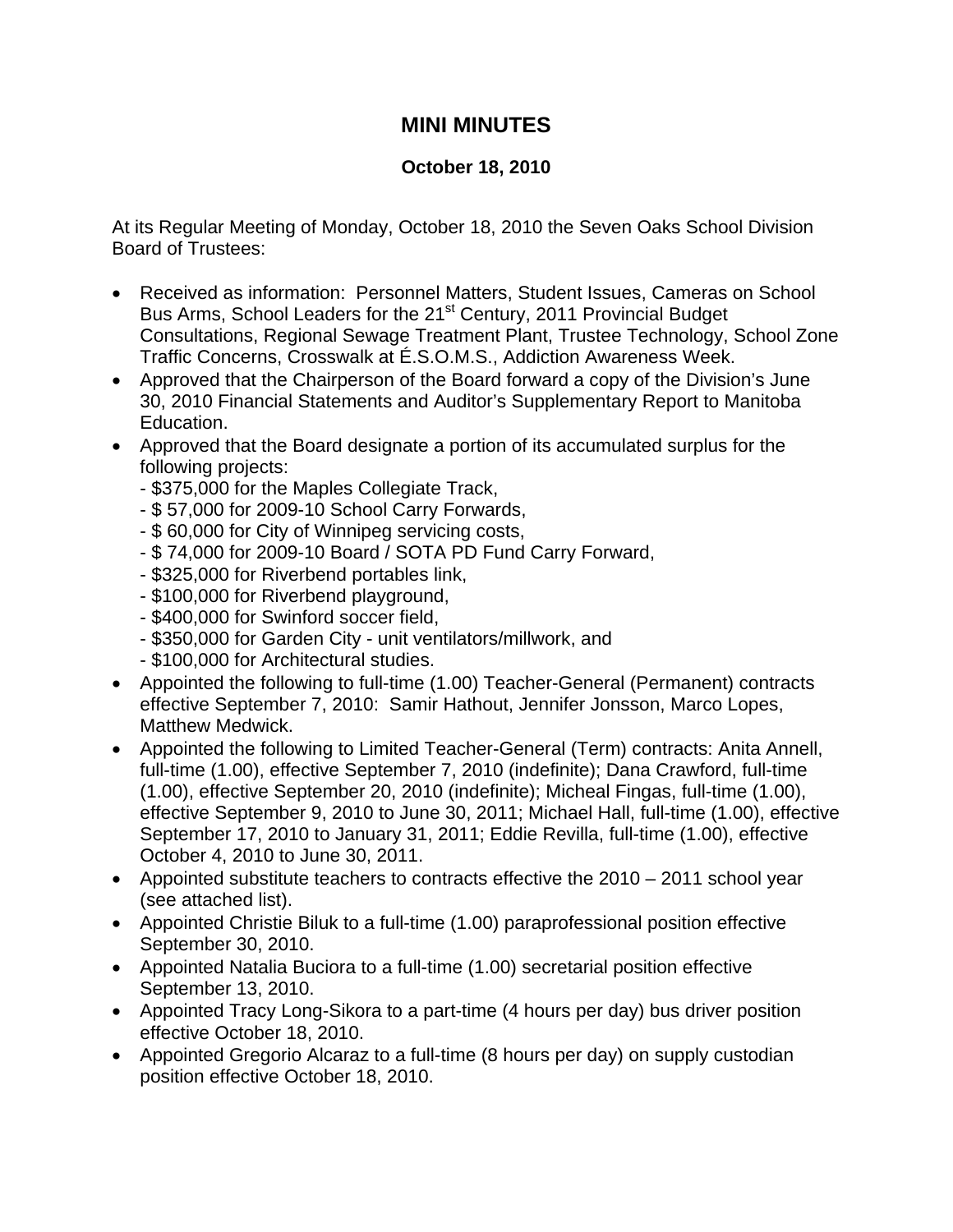- Appointed Ronald Reyes to a full-time (8 hours per day) electrician position effective October 26, 2010.
- Granted the following teachers leaves of absence, without pay, effective the 2010- 2011 school year: Melanie Gertley, full-time (1.00); Christine Wigglesworth, part-time  $(.50)$ .
- Granted the secondment of Barbara Tascona to The Government of Manitoba, (represented by the Minister of Healthy Living, Youth and Seniors) to provide services to the Students Working Against Tobacco (S.W.A.T.) program, full-time (1.00), effective February 1, 2011 to June 30, 2011.
- Received notice of intent to resign from Jeff Herold, paraprofessional, effective October 1, 2010.
- Received notice of intent to resign from Robert Rusak, custodian, effective September 22, 2010.
- Received notice of intent to retire from Raymond Remillard, custodian, effective November 2, 2010.
- Rescinded the following Superintendents' Personnel Report motions:
	- $\circ$  #10-157 appointing Samir Hathout to a full-time (1.00) Limited Teacher-General (term) contract effective September 7, 2010 to June 30, 2011.
	- $\circ$  #10-157 appointing Matthew Medwick to a full-time (1.00) Limited Teacher-General (term) contract effective September 7, 2010 to June 30, 2011.
	- $\circ$  #10-157 appointing Jennifer Jonsson to a full-time (1.00) Limited Teacher-General (term) contract effective September 7, 2010 to June 30, 2011.
	- o #10-185 appointing Marco Lopes to a full-time (1.00) Limited Teacher-General (term) contract effective September 7, 2010 to June 30, 2011.
- Granted the Seven Oaks Teachers' Association permission to host a Wine and Cheese Reception on Tuesday, November 30, 2010 from 4:00 p.m. to 6:00 p.m. in the Commons Area at Garden City Collegiate.
- Approved for payment:
	- o Cheques #2110283-#2110602, #211002-#211015 (US\$), direct deposit #211000455-#211000845, and pre-authorized debit #201012-#201013 in the amount of \$4,065,160.05 be approved.
	- o Invoice No. 8375 for the Garden City Collegiate Link project in the amount of \$11,693.07 be paid to Number Ten Architectural Group.
	- o Invoice No. 8376 for the Renovations at Edmund Partridge Community School in the amount of \$567.00 be paid to Number Ten Architectural Group.
	- o Invoice No. 8378 for the Garden City Collegiate West Grooming Room & Elevator in the amount of \$1,638.19 be paid to Number Ten Architectural Group.
	- o Certificate of Payment No. 1 for Garden City Collegiate West Grooming Room and Elevator in the amount of \$114,556.75 be paid to Park West Projects Ltd.
	- o 7-1/2% Statutory Holdback on Certificate of Payment No. 1 for Garden City Collegiate West Grooming Room and Elevator in the amount of \$8,846.08 be paid to the SOSD/Park West 425 GCCI Elevator Grooming Account.
	- o Certificate of Payment No. 3 for Garden City Collegiate West HVAC in the amount of \$336,417.23 be paid to Randall Plumbing & Heating Ltd.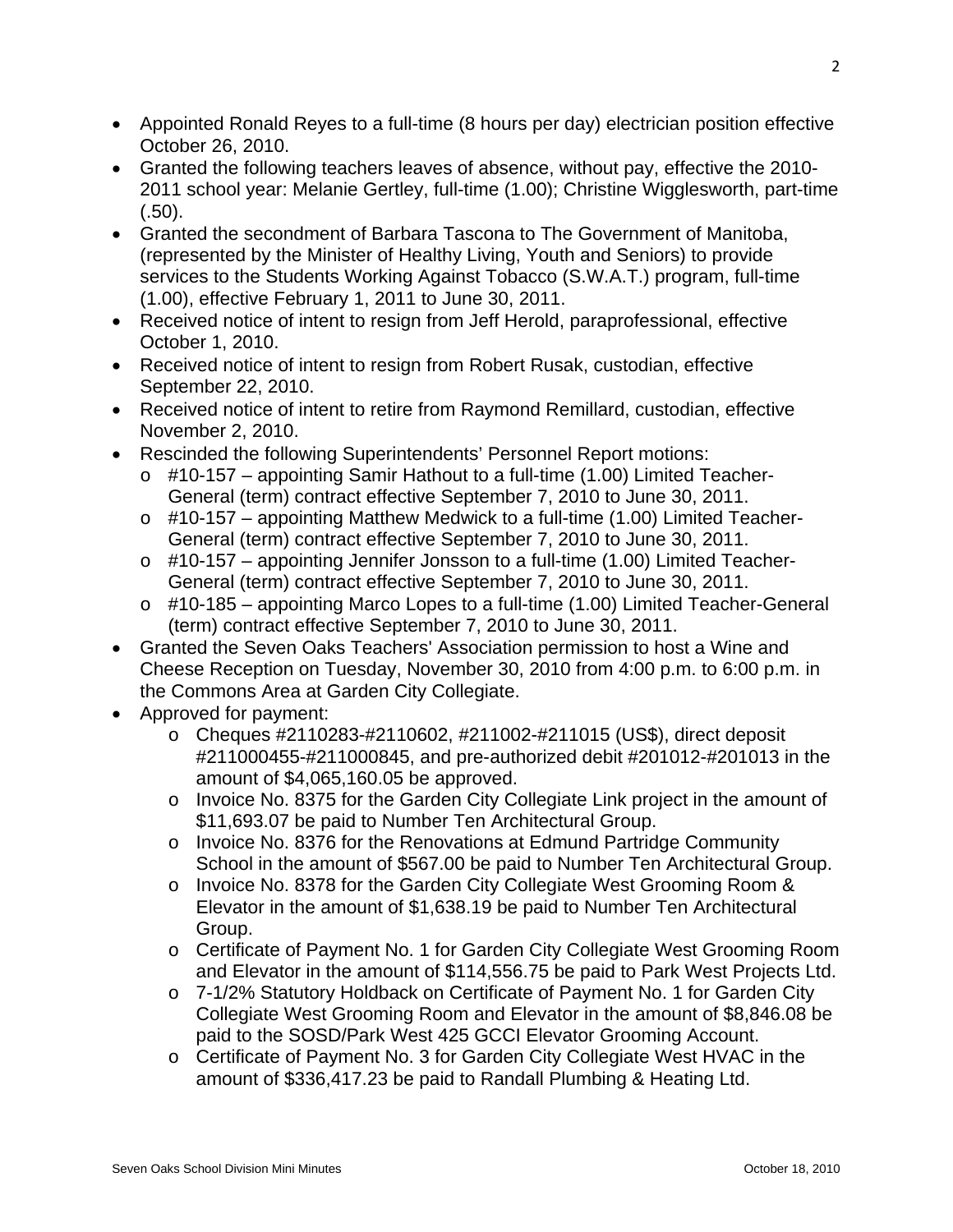- o 7-1/2% Statutory Holdback on Certificate of Payment No. 3 for Garden City Collegiate West HVAC in the amount of \$24,628.26 be paid to the SOSD/Randall Plumbing 433 Garden City Collegiate West HVAC account.
- o Certificate of Payment No. 2 for the Riverbend Modular & Link in the amount of \$102,613.58 be paid to Von Ast Construction (2003) Inc.
- o 7-1/2% Statutory Holdback on Certificate of Payment No. 2 for the Riverbend Modular & Link in the amount of \$7,923.83 be paid to the SOSD/Von Ast Construction-Riverbend Modular & Link 426 account.
- Conference Reports:
	- o Marie Sampson, Teacher, Elwick School: National Geographic Society Expeditions, June 3 to 7, 2010 - Washington, D.C.
	- o Joint Conference Report Collicutt School: Samantha Evans, Melissa Sigvaldson, Sharon Berkowitz, Shauna Neufeld, Joanna Malkiewicz, Ben Nein - Teachers; Howard Ryant, Principal. 100 Languages of Children: The Wonder of Learning, October 1-3, 2010 - Chicago, Illinois.
- Correspondence / Information received:
	- o Claudia Sarbit, Chair, Seven Oaks School Division Board of Trustees: Letter to Nancy Allan requesting that Section 3.13 of the Manitoba School Bus Specifications (Lighting) be amended to specify LED lighting for brake lights on the back of school buses.
	- o MSBA e-bulletins: September 22, 2010, October 6, 2010.
	- o Hugh Coburn, President, MSBA: Letter to George Buri, Chair, Brandon School Division regarding concerns with respect to the PSFB Five-Year Capital Plan Funding and potential impacts of loss of school divisional taxing authority.
	- o Darryl Gervais, Acting Director, Instruction, Curriculum and Assessment Branch: Grade 11 Biology: A Foundation for Implementation. Available on the Manitoba Education website at [www.edu.gov.mb.ca/k12/cur/science/scicurr.html](http://www.edu.gov.mb.ca/k12/cur/science/scicurr.html) .
	- o Nada Borden, President, Canadian School Boards Association: CSBA new communication tools.
	- o Hugh Coburn, President, MSBA: Letter to Honourable Nancy Allan and Honourable Ron Lemieux requesting a meeting regarding school board involvement in residential development planning.
	- o Nancy Allan, Minister of Education: Proclamation Manitoba School Library Day - October 25, 2010.
	- o Manitoba News Release: September 27, 2010 Province Releases Public Accounts for 2009-10 Fiscal Year. \$354-million Improvement in Summary Net Income Results in Reduced Deficit: Wowchuk.
	- o Steve Edwards, National Representative, CUPE: CUPE Local 2938 / Seven Oaks School Division (Library Techs) Notice of Intent to Bargain.
	- o Hugh Coburn, President, Manitoba School Boards Association: Response to George Buri, Chairperson, Brandon School Division, letter to the Honourable Greg Selinger concerning recent announcements about Government policy direction regarding report cards and the scheduling of teacher professional development and in-service days.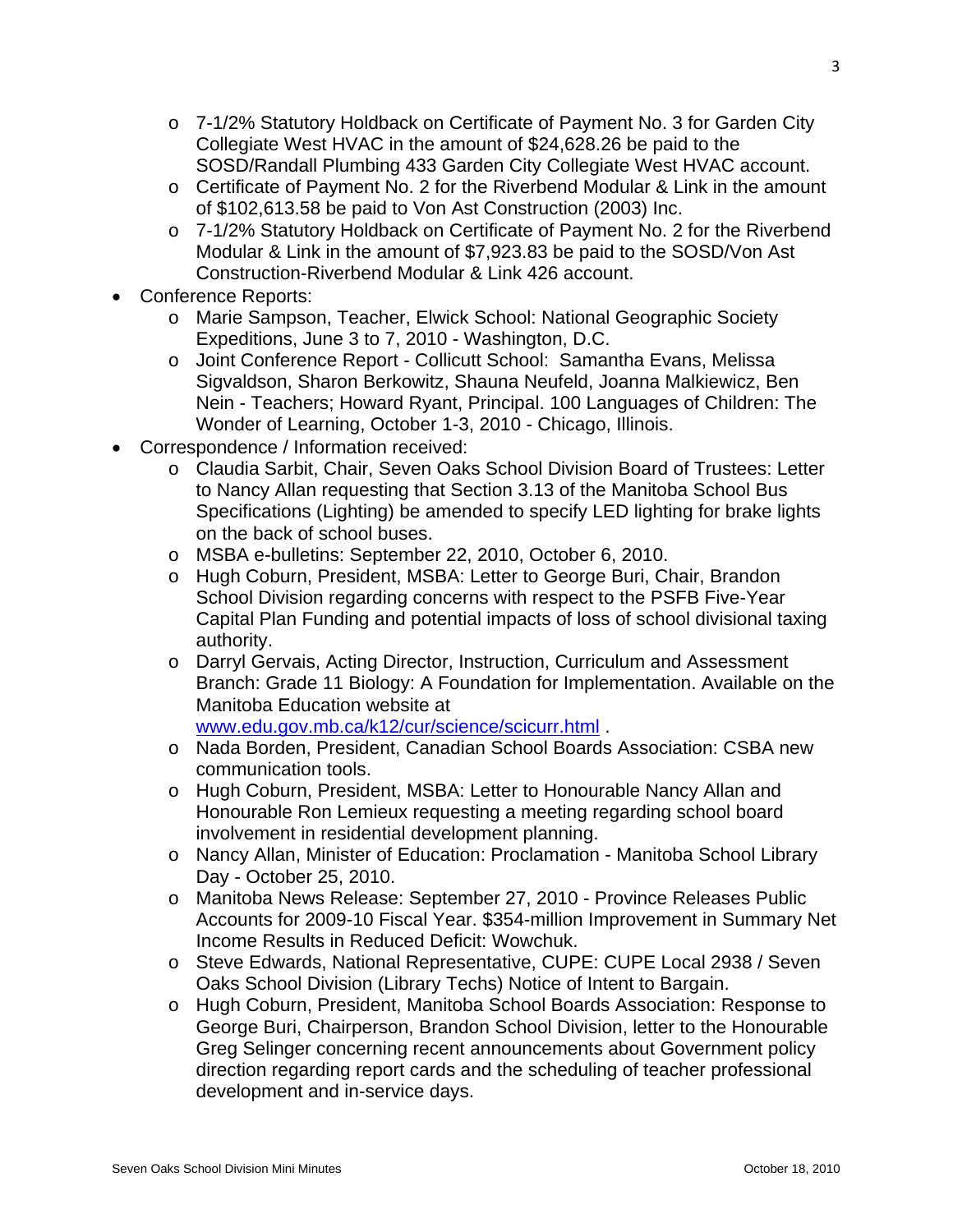- o Labour Relations, Manitoba School Boards Association: Salary Bulletin Fort La Bosse School Division and UFCW Local 832 Custodial Employees - Ratified Agreement.
- o Labour Relations, Manitoba School Boards Association: CPI, Unemployment Rate and Regional Trends updates for September 2010.
- o Chris Hagen, Senior Field Officer, Pupil Transportation Unit, Manitoba Education: Subject: School Bus Safety Week - October 18-22, 2010 Theme: "Be Aware - Know the Danger Zone!"
- o Rick Dedi, Executive Director, Public Schools Finance Board: Swinford Area Vacant School Site.
- o Rick Dedi, Executive Director, Public Schools Finance Board: Modular Classrooms - City of Winnipeg / Seven Oaks Lease Agreement for École Riverbend Community School.
- o Rick Dedi, Executive Director, Public Schools Finance Board: Disposition of 2729 McPhillips Street School Property.
- o Andrea Lawson, Project Leader, Public Schools Finance Board: Seven Oaks School Division Infrastructure Assessment.
- o Rick Dedi, Executive Director, Public Schools Finance Board: West St. Paul School - Roof Replacement.
- o Cliff Meder, Director of Operations, Seven Oaks School Division: Edmund Partridge School Addition & Renovation - Change Order Nos. 19 & 20.
- o Cliff Meder, Director of Operations, Seven Oaks School Division: Garden City Collegiate West Steam Heating and Unit Ventilator Replacement - Change Order Nos. 10 & 11.
- o Nancy Allan, Minister of Education: Proclamation Manitoba School Library Day, October 25, 2010.
- o [Ron Lemieux, Minister of Local Government](http://secure.7oaks.org/users/admin/itemDetails.cfm?agendaItemID=17331): Provincial funding to support the implementation of West St. Paul School's climate change action plan.
- o Nancy Allan, Minister of Education: Letter in response to Seven Oaks School Division's request that Manitoba School Bus specifications, Section 3.13, be amended to make Light Emitting Diode (LED) lighting standard equipment for school bus brake lights, and possibly marker, signal and strobe lights.
- o Ken Nimchuk, Consultant, Technology Education, MB Education, Learning Support and Technologies Unit: Technology Education Equipment Replacement Grant for the period of July 1, 2010 to June 30, 2011.
- o TJs Gift Foundation: Thank You for continued support of Foundation.
- $\circ$  City of Winnipeg Elections: List of nominated candidates.
- o Educators' Notebook, Volume 21, Number 2 June 2010: "Leading Excellence in Assessment Practice" - Christelle Waldie, School District of Mystery Lake.
- o Carolyn Duhamel, Executive Direct: Media Alert Waiting for Superman and Related Events.
- o Jan Forster, Executive Director, Manitoba Family Services & Consumer Affairs: ALL Aboard, Manitoba's poverty reduction and social inclusion strategy (www.manitoba.ca/fs/allaboard).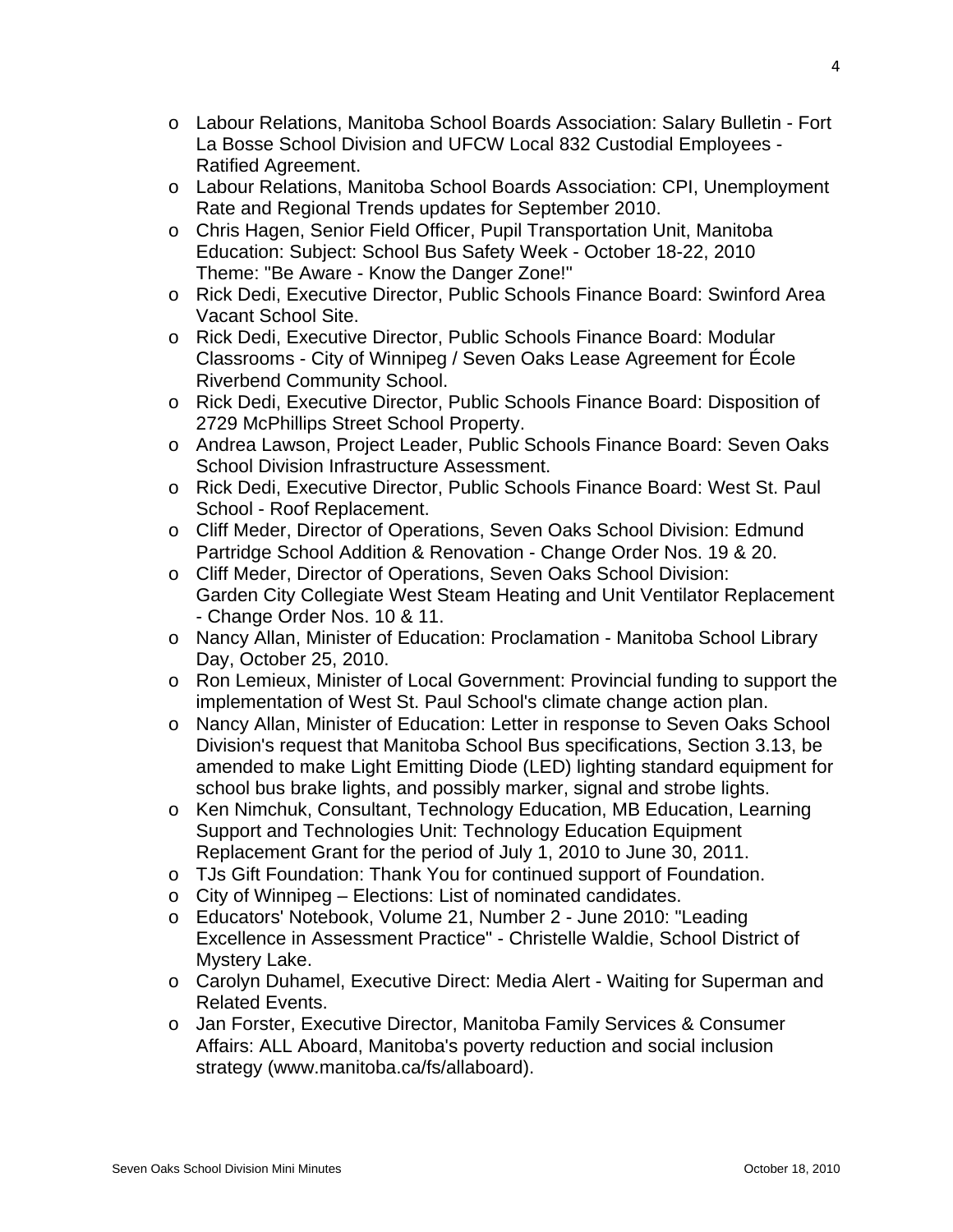- o Nancy Allan, Minister of Education: Manitoba's Celebration of Excellence in Teaching - Minister's Awards.
- o CleanEnergy: Geothermal / Geoexchange for heating and cooling homes and buildings.
- o News Release: CMEC Copyright Consortium Pursues Legal Option on Fair Dealing Rights for Students in Canadian Schools.
- o MSBA Executive Highlights October 4, 2010.
- o Network of Canadians for Early Human Development: "Emerging network consists of individual leaders who have been involved in building a pan-Canadian learning community whose vision is to better support young children and families through research, relationship building and community action". Save the date: May 9 to 13, 2011 - Orillia, Ontario.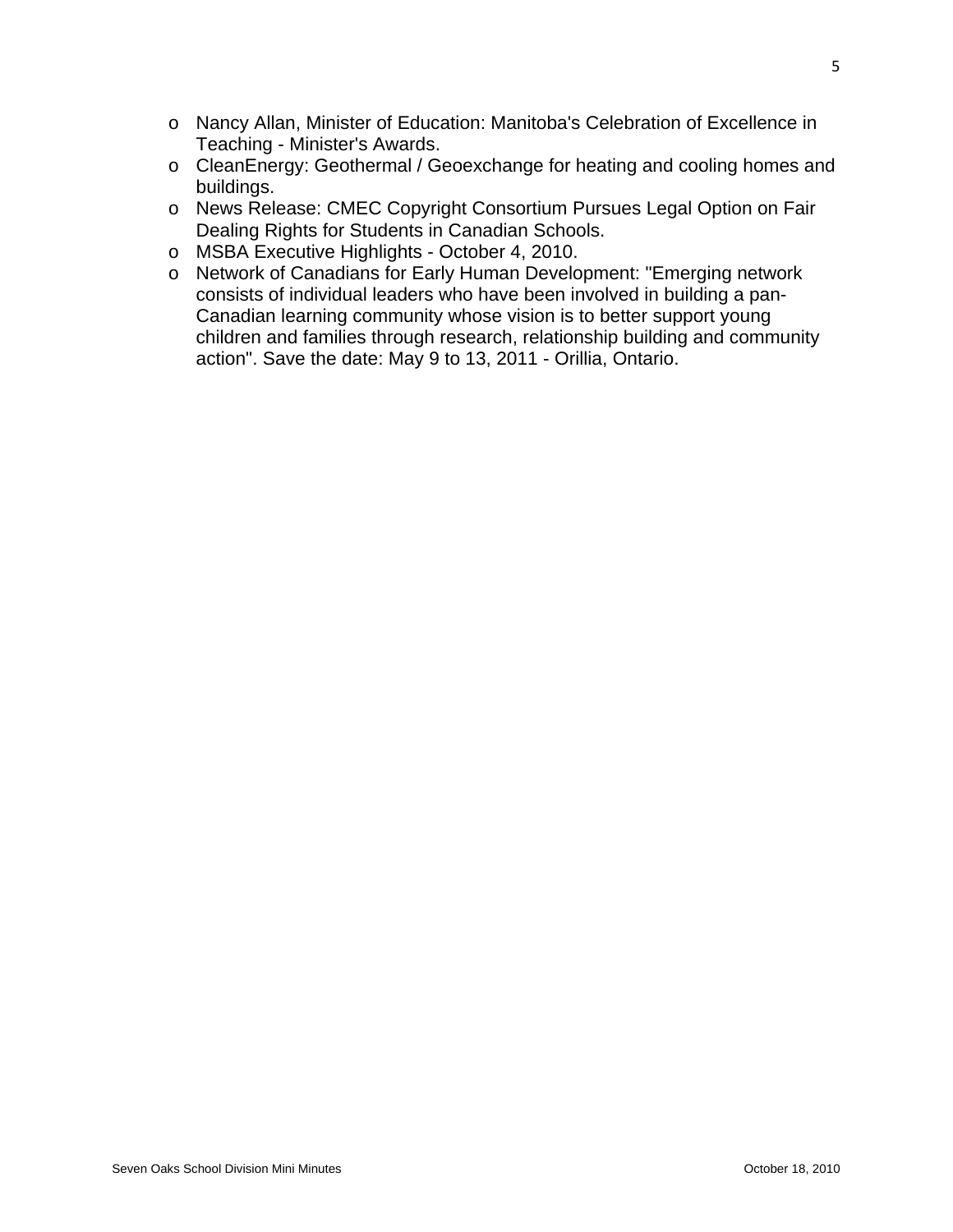| <b>First Name</b> | <b>Last Name</b> | <b>First Name</b> | <b>Last Name</b>      | <b>First Name</b> | <b>Last Name</b> |
|-------------------|------------------|-------------------|-----------------------|-------------------|------------------|
| Satya             | Aggarwal         | Bipendeep         | <b>Bhandal</b>        | Carol             | Cook             |
| Dimitra           | Aglogallos       | Joan              | <b>Bilow-Budowski</b> | Greg              | Cooper           |
| Sarah             | <b>Allentuck</b> | Victor            | Bondarchuk            | Anita             | Corrigan         |
| Abayneh           | Ambaye           | Christine         | <b>Boniello</b>       | Paramvir          | Dandiwal         |
| Jacintha          | Anyadike         | Lori              | <b>Botan</b>          | Lynne             | Deans            |
| Ron               | Armstrong        | Cam               | <b>Bowie</b>          | Connie            | Decorby          |
| Norman            | Asher            | lan               | <b>Bowie</b>          | Marie             | Del Rosario      |
| <b>Tigisty</b>    | Asmerom          | Sharan            | <b>Brar</b>           | Petro             | Denysenko        |
| <b>Melanie</b>    | Austin           | Kiranjit          | <b>Brar</b>           | Manjot            | <b>Dhaliwal</b>  |
| Eva               | Azuelos          | Dana              | <b>Brown</b>          | Amandeep          | Dhalla           |
| Parminder         | <b>Bagga</b>     | Jay               | <b>Buchanan</b>       | Neela             | <b>Dhruve</b>    |
| Cheryl            | Bain             | Karen             | <b>Buchszreiber</b>   | Ruxandra          | Dobrev           |
| Satish            | Bajaj            | Holly             | <b>Budway</b>         | Halyna            | Drahun           |
| Roger             | <b>Bamburak</b>  | Vernelle          | <b>Buller</b>         | <b>Tracy</b>      | <b>Drimes</b>    |
| Monika            | <b>Bansal</b>    | <b>Tessa</b>      | Callan                | <b>Matthew</b>    | <b>Drysdale</b>  |
| Desta             | <b>Bartecki</b>  | Gordon            | Campbell              | Lori              | <b>Dubnicoff</b> |
| Mandeep           | Basi             | Linda             | Campbell              | <b>Tobias</b>     | Duggan           |
| Loretta           | <b>Basiuk</b>    | Kevin             | Carter                | Andrea            | <b>Dvorak</b>    |
| Samantha          | Basson           | Juana             | Castillo              | Carol             | <b>Dyck</b>      |
| Malka             | <b>Bazak</b>     | Rachel            | Chabbert              | Jade              | Easter           |
| Stacey            | Beldom           | Jaswinder         | Cheema                | Bev               | <b>Eccles</b>    |
| Colin             | <b>Bell</b>      | <b>Nestor</b>     | Ching                 | Marina            | Einis            |
| <b>Patrick</b>    | Bend             | Andrea            | Chubey                | Donna             | Engel            |
| Linda             | <b>Benson</b>    | Donna             | Cohen                 | Roger             | Espino           |
| Tami              | <b>Berg</b>      | Saul              | Coodin                | Hadass            | Eviatar          |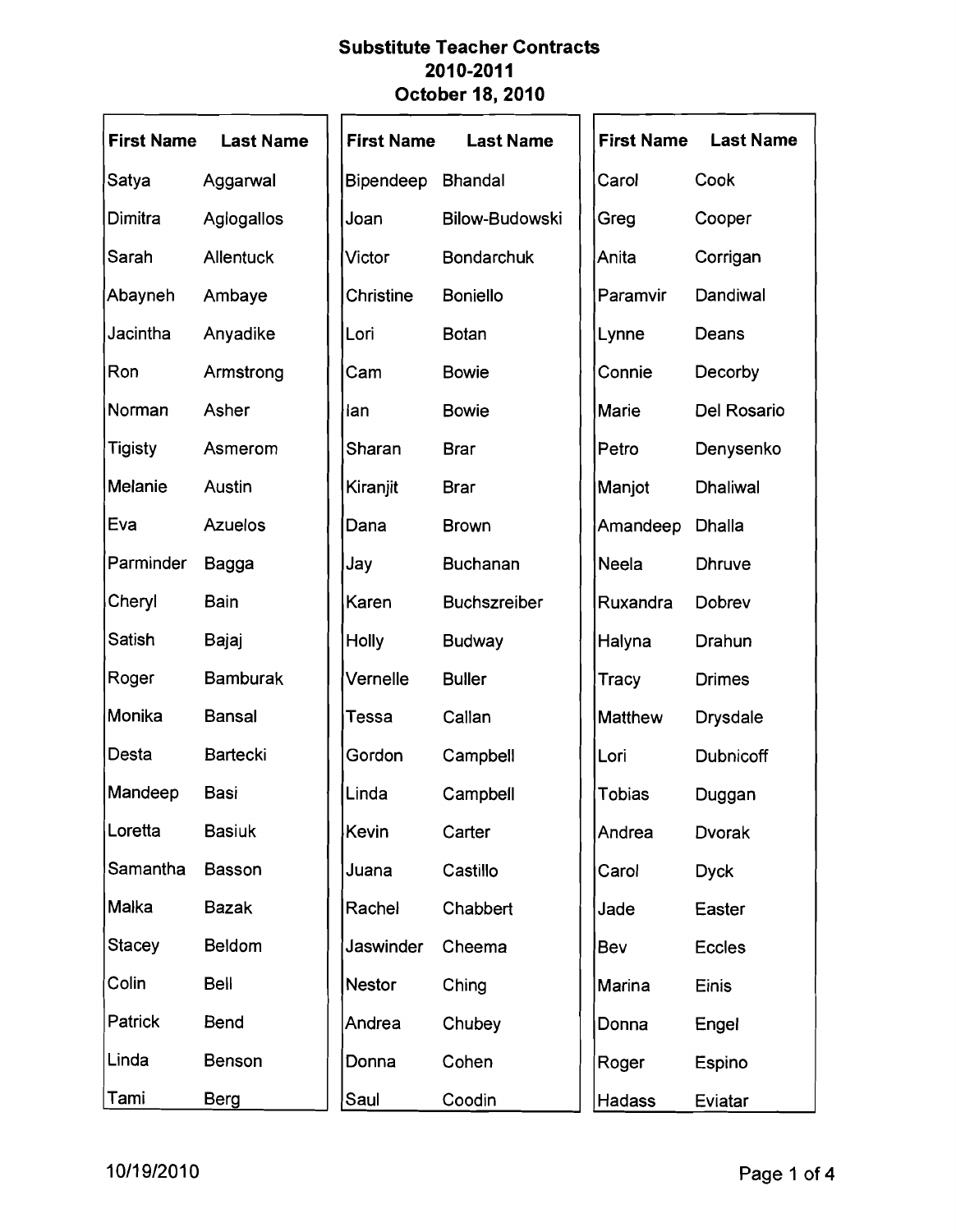| <b>First Name</b> | <b>Last Name</b> | <b>First Name</b> | <b>Last Name</b> | <b>First Name</b> | <b>Last Name</b> |
|-------------------|------------------|-------------------|------------------|-------------------|------------------|
| Wilson            | Fallorin         | Catherine         | Hart             | Lina              | La Rosa          |
| Peter             | Firth            | Johanna           | Hildebrand       | Richard           | Labun            |
| Jessica           | Flynn            | Joyce             | Hill             | Christopher Ladd  |                  |
| Dee               | Ford             | Wirlana           | Holowka          | Dina              | Laforges         |
| Richard           | Ford             | Marilyn           | Hosfield         | Reesa             | Langhans         |
| Graham            | Forsyth          | Sandra            | Hull             | Rae               | Leaden           |
| Nedra             | Francis          | Edward            | Hume             | Dennis            | Leneveu          |
| Venus             | Frank            | David             | Imrie            | Frank             | Leskovjan        |
| Richard           | Freeman          | Alaina            | Irwin            | Helen             | Lesser           |
| Luisa             | Friesen          | Gurwinder         | Jaura            | Odesa             | Lewis-Coutain    |
| Robert            | Gamble           | Maureen           | Justice-Dupuis   | Judith            | Lichtman         |
| Sharon            | Gilmore          | Abu               | Kamara           | Victor            | Loewen           |
| Murray            | Goldenberg       | Navjeet           | Kambo            | Amritpal          | Lotey            |
| Martha            | Graham           | Sharon            | Kaye             | Sylvia            | Lourenco         |
| Erin              | Gray             | Ray               | Kennedy          | Tim               | Lutz             |
| David             | Greskiw          | Punam             | Khurana          | Alison            | Lynch            |
| Sabrina           | Guentert         | Mary              | Kirkwood         | Kuljinder         | Maan             |
| Alain             | Guilmette        | Melanie           | Kjartanson       | Maggie            | Macdonald        |
| Gina              | Guo              | Henry             | Klassen          | Colin             | Machula          |
| Poppy             | Gwintsa          | Agatha            | Klassen          | <b>Brenna</b>     | Mahussier        |
| Helen             | Halpin           | Evgenia           | Konikov          | Andrea            | Mair             |
| Patrick           | Hansen           | Sandra-Lee Konrad |                  | Maria             | Manacsa          |
| Rebecca           | Harder           | Syd               | Korsunsky        | Rupinder          | Mann             |
| Amandeep          | Harish           | Charlotte         | Kowalchuk        | John              | Mantolino        |
| Janet             | Harrison         | Padmaja           | Kuruganty-Whyte  | John              | March            |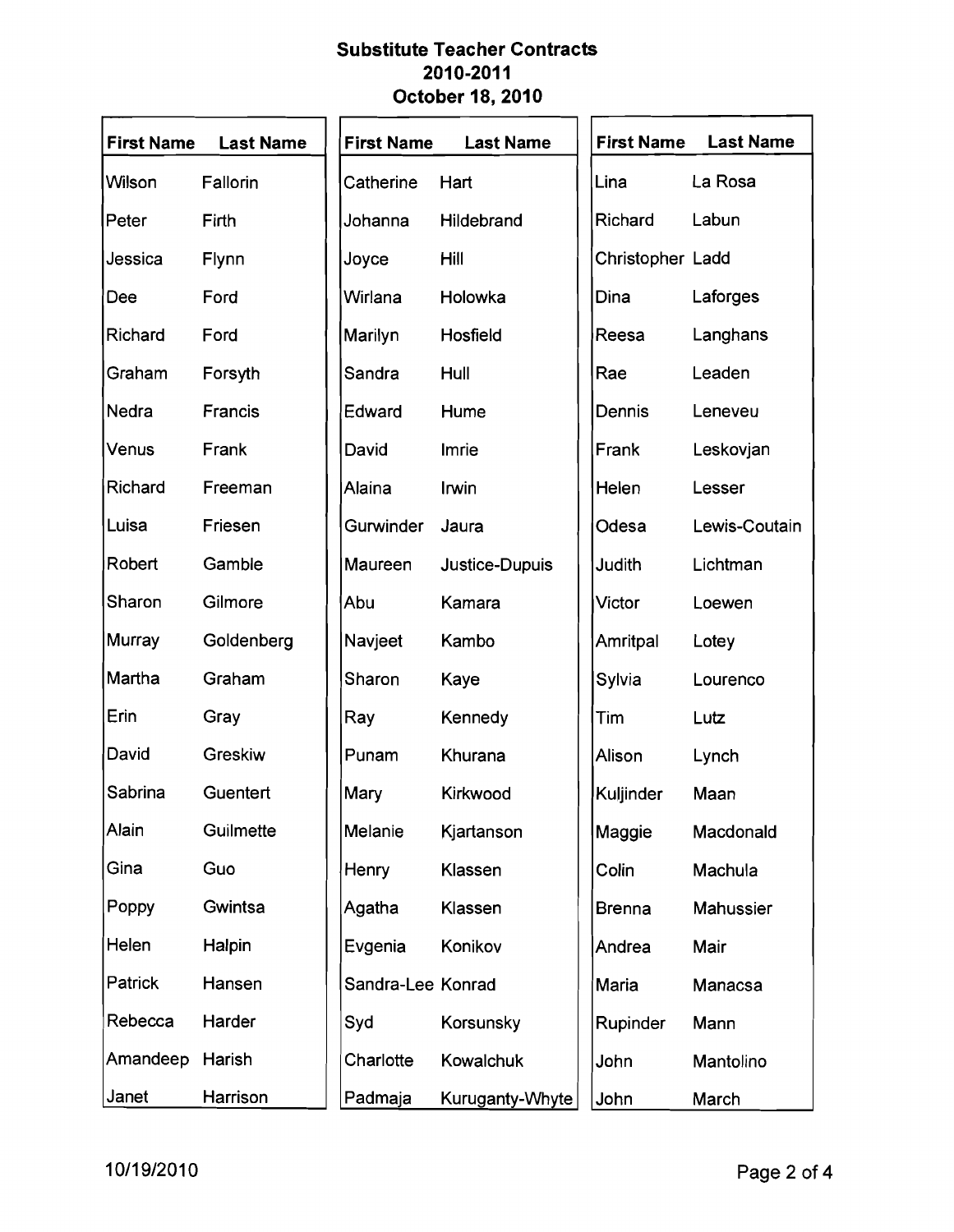$\mathbf{r}$ 

| <b>First Name</b> | <b>Last Name</b> | <b>First Name</b> | <b>Last Name</b> | <b>First Name</b> | <b>Last Name</b> |
|-------------------|------------------|-------------------|------------------|-------------------|------------------|
| <b>Kristine</b>   | <b>Marshall</b>  | Tabitha           | Noordman         | Frances           | Podlesiecki      |
| Kathryn           | Maslanka         | <b>Didier</b>     | Noudoda          | Geraldine         | Presley          |
| Daniel            | Mathen           | Peter             | Oakes-Munro      | Dina              | Raihman          |
| Andrew            | Mathewson        | Kenneth           | Obirek           | Johnson           | Ramlackhan       |
| Zenovia           | Maximiuk         | Maranda           | Obradovic        | Allan             | Reichbart        |
| Linda             | <b>McBurney</b>  | <b>Bruce</b>      | Okrainec         | Shira             | Reichbart        |
| Terry             | <b>McCartney</b> | Adam              | Oleksiw          | Ryan              | Reid             |
| Nadine            | McCaughan        | Amber             | Olfert           | Naomi             | Reimer           |
| Lynn              | McLean           | Angelina          | Olivier-Job      | Joel              | Reinecke         |
| Christine         | <b>McNulty</b>   | <b>Buledi</b>     | Omar             | Sandy             | Rekrut           |
| Randy             | <b>Medeiros</b>  | Chris             | Omori            | Judy              | Rekrut           |
| Eileen            | <b>Meissner</b>  | Laura             | <b>Orestes</b>   | Russell           | Rennie           |
| Matthew           | Melnyk           | Maria             | Orobko           | Jonathan          | Rhoda            |
| Cindy             | Melo Shields     | Resa              | Ostrove          | Robert            | Richmond         |
| Stan              | Mendyk           | Judy              | Page             | Jessica           | Robinson         |
| Mary              | Mikawoz          | Glen              | Palmer           | Neal              | Rohne            |
| Larisa            | Moniz            | Harpreet          | Panag            | Jim               | <b>Ross</b>      |
| Jagmeet           | Multani          | Jin-Hee           | Park             | Victor            | Rybak            |
| Casandra          | Nagribianko      | Jennifer          | Parkinson        | Devin             | Rychliski        |
| Norma Lee         | Nelson           | Correna           | Peck             | Christine         | Ryckman          |
| Daniel            | <b>Nemis</b>     | Porfiria          | Pedrina          | Maria             | Salazar-Toews    |
| <b>Bridget</b>    | Ngegba           | Jamie             | Pereira          | Inderjit          | Sandhu           |
| Coi               | Nguyen           | Ginny             | Peristy          | Leslie            | Saray            |
| William           | <b>Nickel</b>    | Linda             | Pich             | <b>Bill</b>       | Scherbatiuk      |
| Kimberly          | <b>Niesink</b>   | Paul              | <b>Piirik</b>    | Amanda            | Schmidt          |